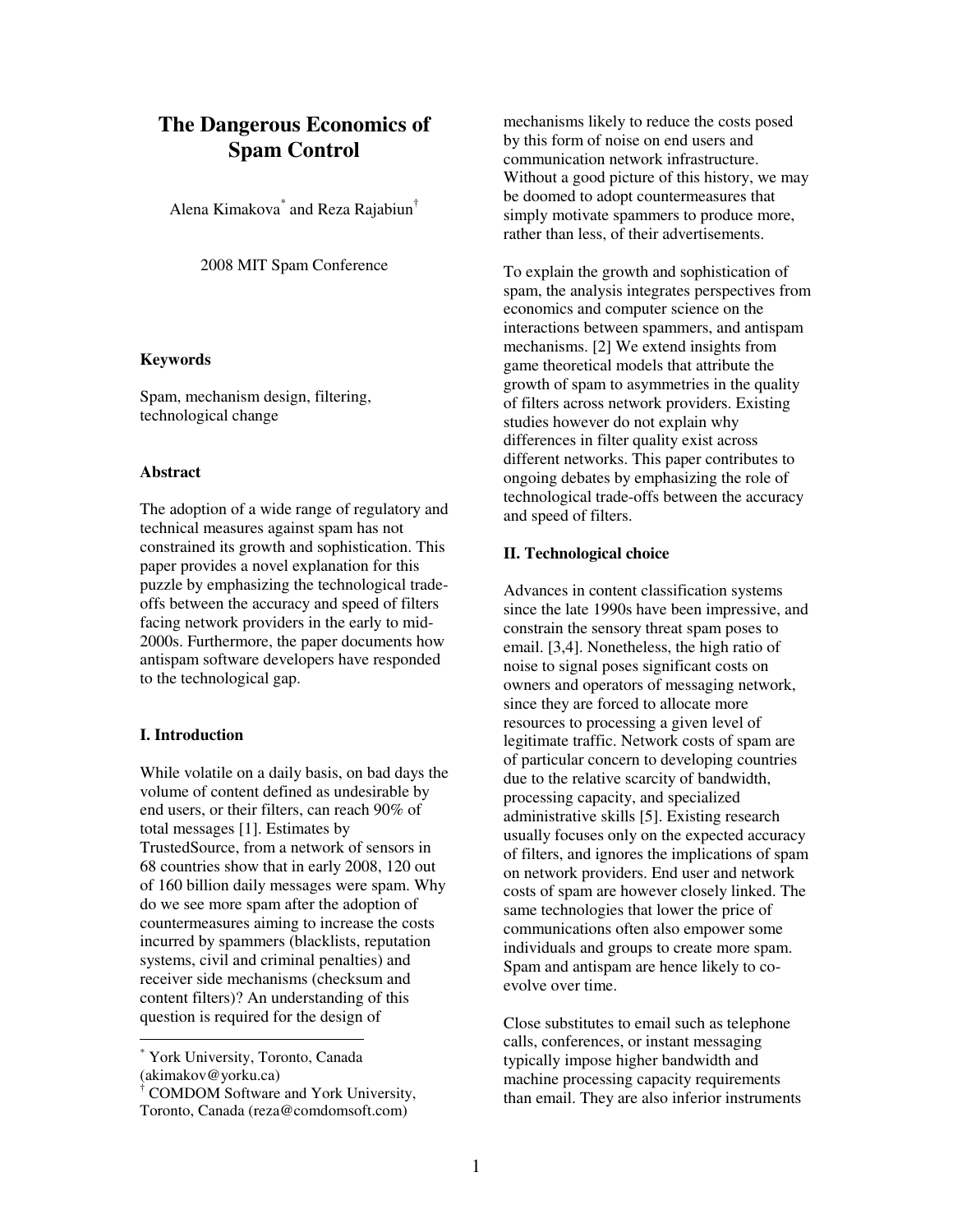for archiving and processing old communications. Non-email forms of spam, such as printed material or telemarketing have non-negligible costs. In this context, it is easy to see that substitution away from email due to the costs of spam, or other malware that comes with it, is not likely to be an efficient response to the growth and sophistication of spam since the early 2000s.

To capture the main elements of our argument, consider the following problem faced by an ISP. Let the costs of spam (C) to a semiautonomous network provider over a specific time interval be defined as a combination of end user (E) and network costs (N). End user costs are a function of the accuracy of a filter. The expected false negative rate (E1) of the filter has costs for end users in terms of their scarce attention, as in Loder et al. (2004). [6] False positives (E2) have opportunity costs in terms of reliability of email.

Any message sent by a spammer has the probability (z) of reaching the inbox of an end user, and a probability 1-z of getting filtered out. The relationship between this figure and the expected response rate from the population of end users can be estimated through trial and error by spammers, which in itself tends to increase the volume of spam.

In addition, network costs require an accounting for the bandwidth, hardware, and administrative resources that ISPs must allocate to spam control. If we ignore bandwidth costs, the hardware and administrative requirements can be estimated based on the number of servers (S), which is inversely related to the speed of the scanning and filtering systems in place.

Finally, both network and end user costs of spam are dependent on the architecture of the antispam system chosen by network administrators. A centralized system for the identification and classification of email into ham and spam exhibits economies of scale. However, a centralized administrator may not have an accurate picture of what constitutes ham/spam for different sub-groups of individuals using the network infrastructure. Decentralization of content filtering to reduces Type I and II errors, but unfortunately increases network costs to the carriers, downstream ISPs, and ultimately end users.

To summarize, the network costs of spam facing our hypothetical network provider can be described by the following general functional form.

 $C = C$  (E (E1, E2), N (E1, E2, S))

There is little known about the nature of these relationships, and we should not assume that they are static. In practice, the parameters could be estimated for individual ISPs based on accounting information as well as the features of different antispam systems available at the time.

The optimal choice of filter for upstream ISPs may nevertheless differ from those of more specialized ISPs/ASPs. Upstream entities are likely to own and operate the network infrastructure, and hence are likely to be more sensitive to the speed of the antispam technology they chose than its accuracy. The popularity of centralized checksum and reputation based filters upstream reflects this factor. The fact that very accurate content filters are popular with end users that rely on email for business and personal communications also substantiates this hypothesis.

Within this framework, it is easy to see that improvements in accuracy are not sufficient to constrain the growth of spam. Upstream ISPs require countermeasures that are accurate, as well as fast. Given the presence of technological tradeoffs between filter accuracy and speed, choices by some sub-segment of networks may look suboptimal from the perspective of others downstream. Smaller ISPs and end users are then forced to buy and maintain their own filters, or outsource scanning and filtering of their communications to specialized firms.

# **III. Distribution of tastes**

A theoretical analysis by Khong (2004) suggests that mechanisms that would allow spammers and receivers with a taste for spam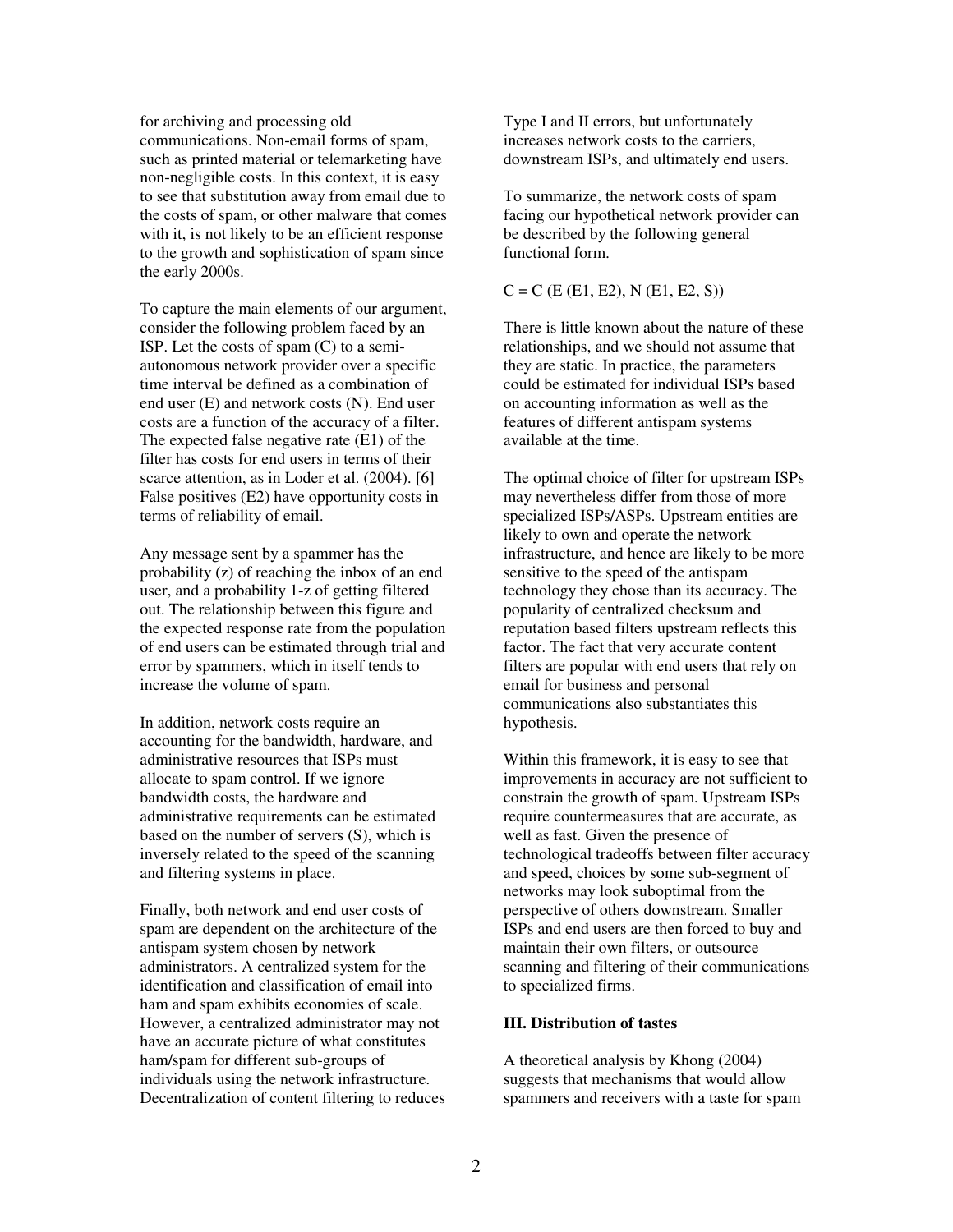to connect, without causing problems for others, are superior to those that aim to impose costs on senders, or filters [7]. Filtering and blocking are viewed as second best solutions, since in the long run they encourage spammers to compensate for the losses in their response rates by producing more spam. For instance, opt-in mechanisms represent the first best instrument. While opt-in registries or lists, as well as digital gated communities, have become popular since 2004, the incentives of spammers to produce more email advertisements have become even more pronounced after the wide-spread adoption of such open channels.

Loder et al. (2004) offer a different interpretation of the Coasean approach to the analysis of decentralized economic conflicts. [6] Specifically, they propose an Attention Bond Mechanism (ABM) as the first best solution, relative to regulatory sanctions on senders or even a perfect Bayesian filter. Their mechanism aims to impose a decentralized price on spam messages. They argue that by asserting property rights, ABM is theoretically superior to regulation and filters because it accounts for a basic economic insight:

"In terms of individual and aggregate social welfare, a system that facilitates valuable exchange and side payments will generally dominate a system that grants only unilateral veto power to either party." (Loder et al., 2004, 3)

This view reflects one of the central assumptions of modern economic theory: The subjective theory of value. In the case of spam control, this perspective suggests that reasonable people are likely to disagree about what constitutes desirable and undesirable content. Most people find mass mailings about sexual enhancers wasteful or even offensive. Nonetheless, some subgroup of a population is open to that sort of advertisement, and apparently responds to it. Attempts to blocking spam by implementing a spam filter that excludes any messages containing "Viagra" is not necessarily efficient because it prevents exchange between buyers and sellers. Filters that do not account for the distribution of taste for underlying products or services, and

instead block communications, motivate spammers to create noisy variations on the same theme as they search for their target audience. This problem exists because spammers do not necessarily know who wants the products ex ante, but can try to identify this audience through trial and error. The more sophisticated the filters in place, the higher the number of messages needed to achieve the same response rates.

For a more interesting application, consider the international dimensions of the pharmaceuticals trade. Because of variation in regimes for regulating the price of prescription drugs and intellectual property rights, there are significant differences between the prices of medicines in the United States and Canada. [8] Information about such price differentials was costly to obtain, particularly before the advent of the Internet. For the large sub-group of the U.S. population without good health insurance, the new communication technologies made it possible to see the differentials, generating a thriving Internet pharmacy business in Canada. While some potential buyers actively looked for alternative suppliers of their medicines by going to their home pages, active spamming campaigns have been an essential part of the arbitrage strategy of the Canadian suppliers. For people with good health insurance, these messages appear as spam, while for others they may be a lifeline to medicines they otherwise could not afford.

This example clearly shows the importance of the economic approach to the analysis of the spam problem. In particular, the taste for spam is not likely to be distributed normally across a population of end users. Instead, it seems more realistic to assume that taste for any particular class of advertisements can be characterized as one with a very long tail. Some value the specific content of a batch of spam very highly, but most of the population does not. The idea that decentralized mechanisms, like ABM or opt-ins, are more efficient than hierarchical systems for the identification and processing of email arises from the economic emphasis on the subjective theory of value.

It is pertinent to note that in natural sciences, long tailed distributions, as in the case of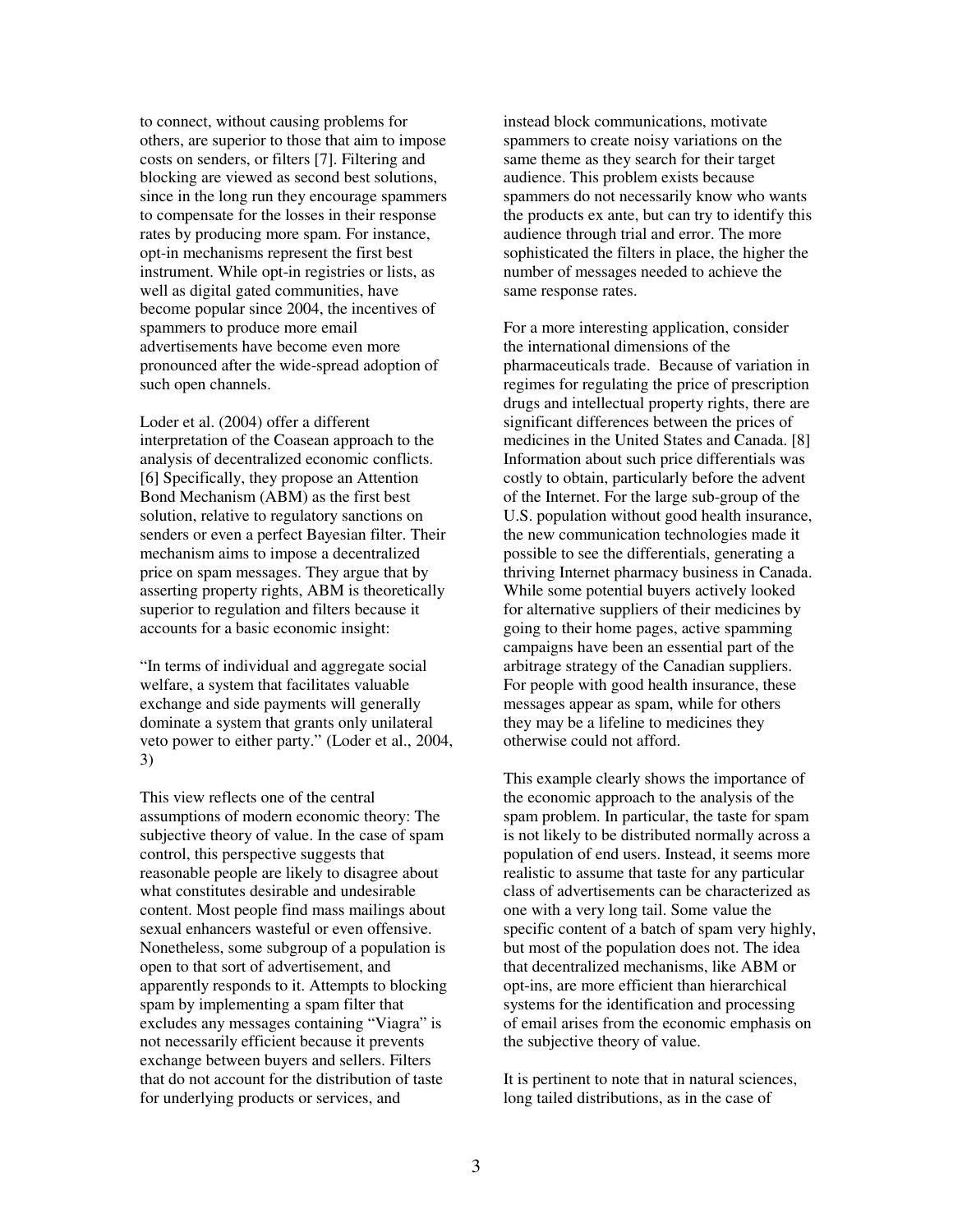consumer preferences for spam/ham, are associated with properties of scale free/complex networks. [9] This class of structures usually indicates the potential for phase transitions and the existence of multiple equilibria. In understanding spam, and designing robust mechanisms for mitigating its end user and network costs, this is an important point. It is possible that the current noise/signal ratio is not unique, and more effective combinations of countermeasures may be able to motivate a shift to a superior long term equilibrium level of spam.

In terms of microeconomic theory, the presence of long tailed distributions of information about the value of underlying assets is associated with a situation where markups are invariant to the number of sellers. [10] In the context of the spam problem, this insight means that the margin to spamming or expected response rates, are possibly invariant to the number of spammers at play. Consequently, the inherent distribution of preferences for spam explains why sender side cost mechanisms, like civil or criminal punishments, as well as advances in filtering, have not had the expected effects on the total volume of spam. Some risk averse spammers, and companies that paid them for their services, may have been driven out of the market. The reaction of the remaining firms has been to increase the quantities of spam they produce. In the language of game theory, this suggests the presence of strategic complementarities in the reactions of individual suppliers of spam, and countermeasures that make it more costly for them to reach their target audience. The presence of such complementarities is also associated with the possibility of multiple market equilibria in relation to prices and quantities. Wrong choices about filters by ISPs, or regulations by policy makers, may explain why we have now ended in such an inefficient state of affairs.

This inference may seem puzzling to proponents of countermeasures that assume imposing costs on spammers or receivers in terms of legal sanctions or IP reputation, for example, should thin out the market. [11,12] When the taste for spam does not follow a

normal distribution across a population of end users, some spammers may stop production if they are faced with increasing costs. However, other spammers who remain in the market can chose to hide their identities and produce even more in response to the pricing scheme. Open channels and opt-in lists likely provide one element of the range of connections that will be necessary to reduce the incentives of businesses to advertise through spam.

#### **IV. Strategic conflicts**

Although spam is used to distribute malware, it primarily exists because it works as a cheap method for advertising goods and services. The most popular economic explanation for this phenomenon relies on the (in) famous tragedy of the commons. In this context, the overuse of a common resource is similar to the problems of depleting fisheries, or congesting public roads. In general this type of market failure arises because of the presence of too many legal rights to use a particular resource. In contrast to the monopoly problem, where too few usage rights lead to high prices and low quantities, market pressures in the commons result in excessively high quantities and low prices as some individuals and groups manage to externalize the costs of their actions. [13] The generic mechanism for solving the commons problem is to raise costs facing producers to account for the social costs of their actions.

Numerous regulatory and technical mechanisms have been proposed and adopted to raise the costs of sending spam in the late 1990s and early 2000s. These include ad hoc challenge response systems, blacklists, government regulations, as well as systems that try to identify and process spam based on the reputation of the physical domain or IP address of senders. [14] However, these countermeasures have not translated into lower volumes of spam. If anything, the tendency of spammers to send out large amounts of messages has been enhanced since the adoption of antispam regulations and other mechanisms that aim to reduce spam by increasing personal or computational costs of sending large volumes of untargeted advertisements. In the regulatory case, the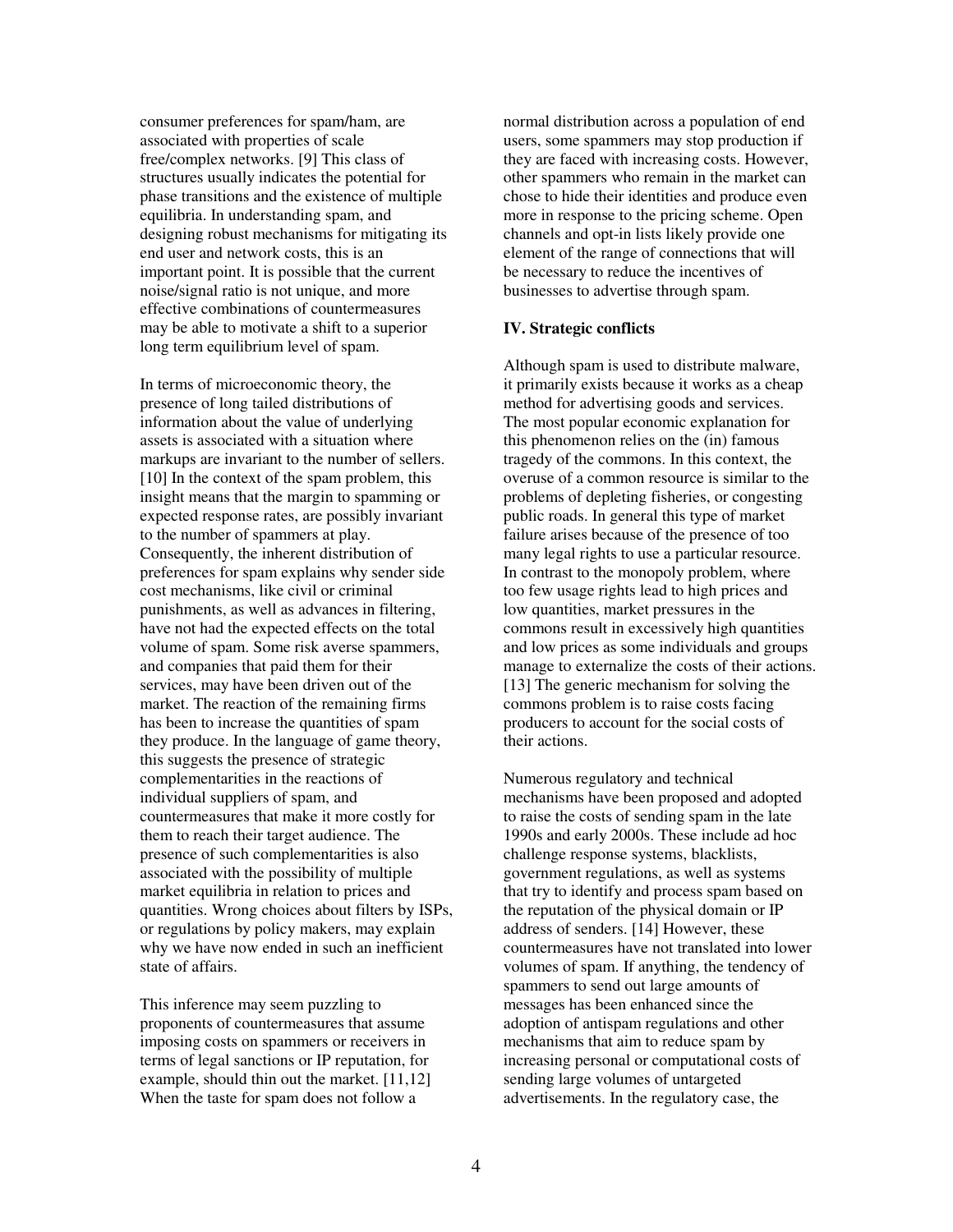costs are raised by some expectation of criminal and civil sanctions. With blacklists/reputation based filters, the costs to spammers, or their robots, materialize in terms of future ability to send messages. An important policy question raised by the growth of spam relates to the desirability of adopting, or retaining, countermeasures that aim to increase costs of spam production.

The economic literature on crime and punishment, following Becker (1968, 1993) and Friedman (1984), provides an intuitive picture of the implication of this class of mechanisms. [15, 16, 17] This literature points out that the costs of enforcing any public norm, or tax, increases with the expected level of punishment. If expected punishments are too high, then economic agents will try to avoid them in more sophisticated and socially costly ways. As a result, the so-called "hang them all" enforcement strategies with heavy punishments are typically inefficient, and often counterproductive. The development and adoption of sophisticated cloaking techniques by spammers since the early 2000s seems to be a direct response to the increased expected punishments to senders of mass advertisements through email. To see this economic intuition, it is pertinent to recall that escalation of wars on drugs, prostitution, and other vices by imposing costs on private bargains often only exacerbate the social costs associated with the problem.

Androutsopoulos et al. (2005) describe the interactions between spammers and receivers within a two player adversary game, specifically in the case where all end user mailboxes have filters. [18] Based on this characterization, they argue that the spam game (almost) always has a single Nash equilibrium, and hence tends to settle in an infinitely repeated game. This conjecture implies that strategic interactions between spammers and receivers are likely to persist over time, unless there are changes to underlying technologies or the taste for spam.

Reshef and Solan (2006) provide another game theoretical model for the analysis of three classes of countermeasures. [11] These include filters of different qualities, sender side costraising mechanisms (authentication and reputation services, counter-attacks, and payments in monetary or computational terms), and a do-not-spam registry. They claim that when the cost of sending messages is not too high, the effect of improved filtering quality on the total volume of spam is ambiguous. On the other hand, they argue that when the costs of sending spam are high, improved filter quality reduces the total level of spam on the network. The key implication of their model is that mechanisms aiming to impose a cost on spammers behave as strategic complements to filters in fighting spam at the aggregate network level. In other words, the use of one class of instruments enhances the power of the other under their formulation, which is used to justify creating do-not-call registries as complements to filters. It should be also noted that their model does not capture the possibility of spamming innovation in reaction to mechanisms trying to impose costs on spammers.

Eaton et al. (2008) also develop a model that reflects a similar assumption about the complementarities between filters and sender side countermeasures as in Reshef and Solan (2006). [12] Their theoretical framework suggests that filtering alone, without a sender or receiver side payment scheme may be counterproductive. This is because spammers can respond to improved filter quality by increasing the total volume of messages they send out. Since countermeasures that try to fight spam by imposing sender side costs have been shown to be impractical due to the innovativeness of spammers in hiding their identities, Eaton et al. (2008) propose imposing costs on receivers for reading messages. Imposing costs on receivers would create a dangerous divide globally based on the ability to pay, and would thus threaten the positive economic and social spillovers that connection to the Internet represents.

In addition to their practical and normative limitations, the attempt to deal with the spam problem through either sender or receiver side pricing schemes shows the dangers posed by the economics of spam control. Attempts to increase the costs of undesirable behavior generate reactions by those who will have to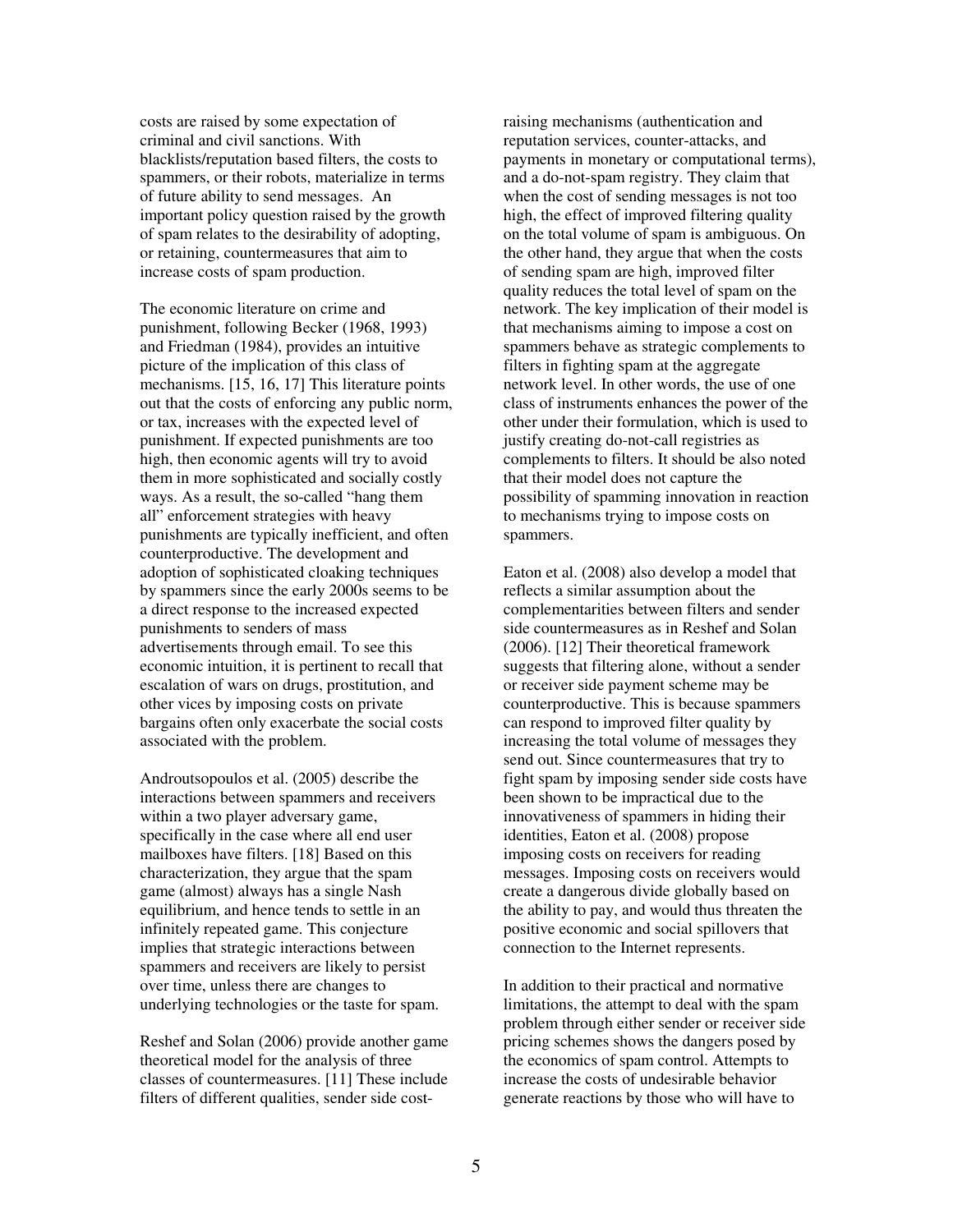pay the suggested regulatory (civil or criminal sanctions) or market price (ABM or receiver pays mechanisms of Eaton et al.). Importantly, even royalty-free open source filters are a form of cost for receivers, since the software requires administrative and other network related expenditures. In a sense, there is already a receiver side payment in place, but not in explicit monetary terms.

An important omission in these game theoretical models is the lack of attention to the organizational features of the Internet, namely that email and other messaging systems are usually sold by Internet Service Providers (ISPs) as part of a larger bundle of substitutable products, such as voice services. Network providers compete on the price of these packages, not on a per piece basis. If separate receiver or sender prices are imposed, end users can switch to other technologies within the bundle. In general, email requires relatively less bandwidth and processing power. In this context, adopting bad filters may only push customers to less efficient modes of communications, and hence constrain network access on an aggregate basis. Ironically, the sender or receiver side countermeasures can be more costly than the problem they hope to solve.

Kearns (2005) points to another possible economic explanation for spam, specifically by focusing on the incentives of some ISPs to filter effectively. [2] Many large ISPs charge private and public sector users based on the volume of traffic to and from the particular customer, rather than an unlimited bundle. Hence, such sellers can view spam as a source of potential revenue, rather than a cost. Large incumbent carriers as a result may not have the right incentives to adopt the most effective countermeasures. When spammers are aware of this problem, but do not exactly know which networks use good or bad filters, they arguably have economic incentives to produce more spam rather than less. More spam functions as an instrument for evading filters, but also as a means to search for people with a taste for spam across heterogeneous populations of end users.

#### **V. Speed versus accuracy**

Existing literature suggests that even if they could read end user preferences about ham/spam accurately, providers of backbone infrastructure may not have sufficient financial incentives to adopt the right technological countermeasures.

In this context, the spam problem can be viewed as a coordination failure not among receivers and spammers (as in Khong, 2004), but among different classes of network owners and operators. Downstream entities may be better off with less incoming spam, since it lowers their infrastructure costs, but cannot force upstream entities to do the filtering for them. Hence, smaller sub-networks must buy their own filters, and install them on the perimeters of the connections with the outside. If upstream server side spam control is not effective, end users are forced to buy spam, as well as virus and other malware filters, for their desktops or downstream servers.

If network costs of spam did not matter, and only false negatives and false positives did, then a system for decentralized pricing negotiations between end users and spammers, like Loder et al. (2004)'s ABM, would generate the first best solution. Implementing pricing mechanisms requires reliable authentication techniques, which are not available today because of earlier advances by spammers. Statistical content filters that are able to learn individual end user preferences represent the second best solution. They mitigate the costs posed by spam on end users, and importantly, allow spammers and people for a taste for their products to connect with each other. Between these two extremes lie a number of other methods for identifying and processing of spam in place today, particularly by larger network operators. When network costs of spam are high, upstream ISPs must consider the throughput of a filter, as well as the expected error rates.

In practice, most antispam systems are a bundle of different types of filters. Basic filtering techniques used today in open source and commercial bundles have been around at least since the mid to late 1990s. These include: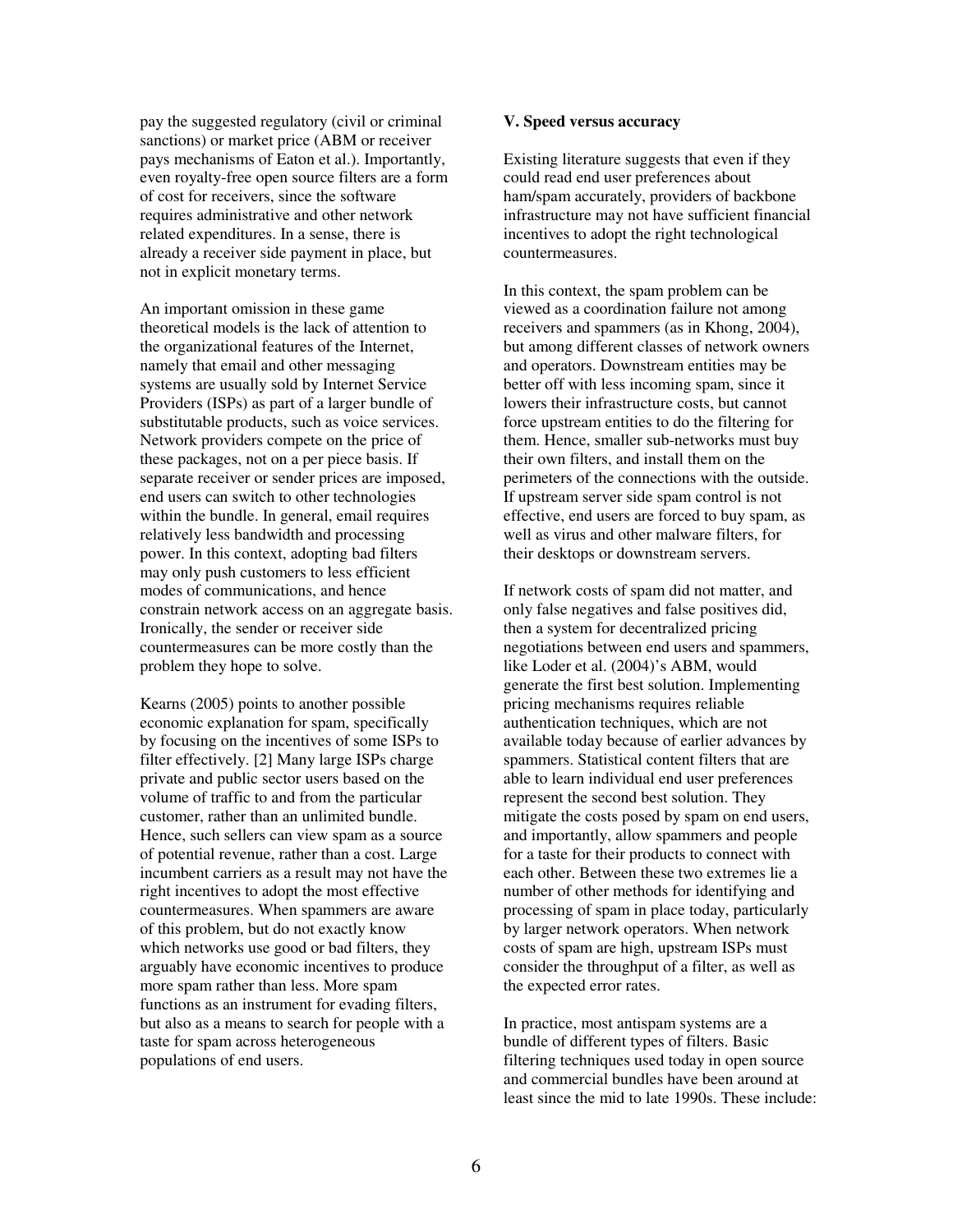1) Ad hoc feature selection models that look at the characteristics of past spam messages and judgments of administrators for classification, 2) Statistical (Bayesian) content filters that aim to read end user preferences and classify messages based on this knowledge, 3) Checksum/fingerprint systems that look at the prevalence of the same message across the network, 4) Blacklists, IP or domain reputation based countermeasures that focus on the network behavior of spammers. [19] Statistical content filters are the only one of this set that can be implemented in a decentralized manner, and are consequently more accurate as detailed by Cormack and Lynam (2007). [4] Checksum and reputation based measures that ISPs adopted were fast, but are easy to bypass through existing hash busting or IP hijacking techniques known by spammers. [20]

In the early 2000s, some large ISPs adopted centralized fingerprinting/checksum filters. This class of mechanisms was faster than the first generation of content filters available at the time (around 5 times), but was about  $5\%$ less accurate in its ability to detect spam.<sup>1</sup>. [21] Over time, spammers responded to this class of mechanisms by adopting algorithms that make each message unique, but essentially convey the same advertisement to the readers. As a result, reputation based systems became popular among large providers in the mid-2000s. Again, reputation based systems are fast, but are designed in a centralized manner, and hence have limited accuracy in terms of false negatives relative to decentralized content filters.(around 30%) [22]. Given the differences in accuracy, technological choices upstream may appear inefficient to downstream ISPs or corporate networks.

The technological tradeoff represented by the two classes of centralized filters adopted in this period provides a plausible explanation both for the growth, and persistence of spam. In the models reviewed in the last section, there is a broad consensus that high levels of spam we observe today would not exists if a perfect statistical filter existed, and was implemented by a good part of sub-networks. Intuitively, this means that when too many sub-networks have bad filters, for one reason or another, spammers are encouraged to send

out more messages when aiming to maintain a constant response rate to their advertisements, or smooth their incomes.

An interesting illustration of the importance of network costs is found in the recent industry trend to outsource the processing of spam, as well as antivirus and other malware, to specialized firms. Providers of scanning and filtering services for ISPs allow network providers to externalize the risks of making mistakes about in-house technologies. Outsourcing to specialists essentially allows network providers to buy insurance against hard-to-define changes in spam and antispam technologies.

#### **VI. The economic response**

Development and adoption of relatively inaccurate, but fast centralized antispam systems in the early to mid 2000s helps explain why the level and sophistication of spam has continued to grow over time. An asymmetric distribution of good and bad filters motivates spammers to search for customers by sending out more messages, cloak their origins, and envelope their advertisement in images, pdf files, and other packages. These reactions invariably increase the network costs of spam. For instance, advertisement embedded in images take up more computational power and bandwidth than text messages.

This technological perspective on the levels, sophistication, and persistence of spam suggests a number of potential market responses. Given the costs of spam, network operators, end users, and software makers should have some incentives to organize and try to strengthen authentication protocols. The search for new standards like SPF and DKIM illustrates the presence of such economic incentives. [23, 24] Since there are a number of methods available for bypassing these mechanisms already, they are unlikely to provide a robust solution in the longer run.

A more promising economic response to the gap between accurate and fast filters has been further optimization of content filters. Opensource examples of this response can be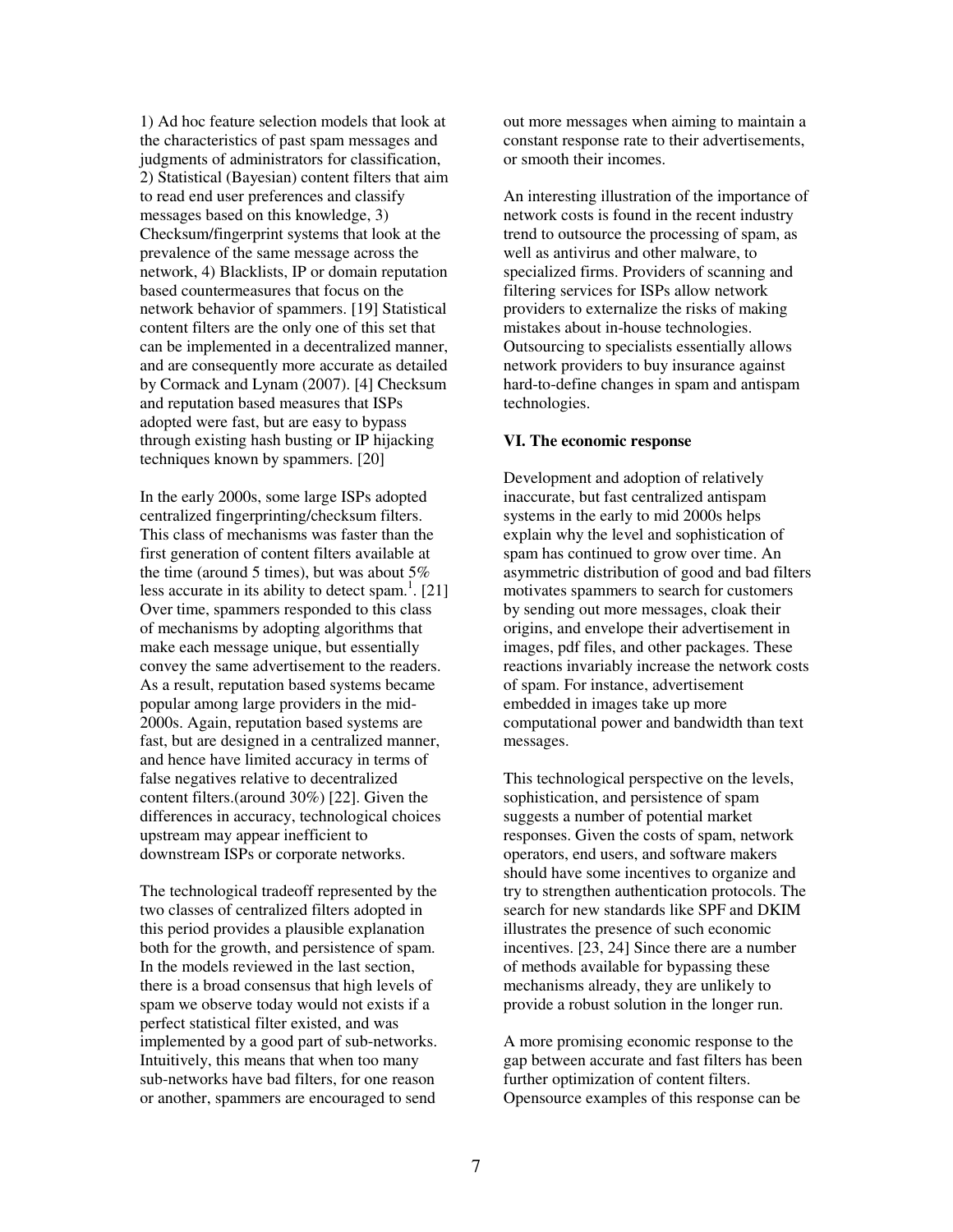found in systems such as CRM114 discriminator, or Bogofilter, which extend the principles of content filtering to retain accuracy, but are much faster than the first generation of this class of countermeasures. [25, 26] To substantiate this point, the following panel illustrates the difference in throughput capacity between a first and a second generation statistical content classifier. For reference, recall that centralized checksum bundles popularized in the early to mid-2000s were approximately 5x faster than first generation content filters.

We focus on two Bayesian engines that highlight the extremes of the technological gap associated with the asymmetric distribution of filter quality across the network. The famous SpamAssassin is a useful benchmark for first generation systems since it continues to operate as the analytical core of a wide range of commercial software and appliance front ends, including a variety of commercial fingerprint and reputation based systems. [27]

COMDOM Antispam for servers represents a second generation statistical filter, released on a commercial basis in 2007. The tests show an improvement in terms of processing capacity of a magnitude of at least 30 times over a period less than 5 years in distributed statistical filters.

In terms of the mechanics of designing content scanning and filtering engines, the comparisons have a second implication. Processing emails takes time, which can be decomposed into two distinct components. The first part is for scanning the content, which depends on the size of each message. The second is the overhead for classification, which is fixed for a given technology. The throughput comparisons between first and second generation Bayesian content filters in the figures below reveal that the generational shift results primarily from reductions in variable costs involved in scanning and tokenization.



#### **Test configuration:**

SW:

COMDOM® Antispam version: 1.0 Spamassassin version: 3.1.0a Spamassassin based SMTP/LMTP proxy daemon spampd version: 2.30 Benchmark test program: Postal (http://www.coker.com.au/postal/)

#### HW· CPU: Intel® Pentium® M processor 1.70GHz with 2048 KB L2 Cache MB: G5M100-N (Intel® 855GME chipset) LAN1: Intel 82562EM, LAN2: Intel 82551QM RAM: 2x1GB DDR400, HDD: 120GB ATA Disk Seagate ST3120026A

# **VII. Implications**

The growth in levels and sophistication of spam has puzzled economists, computer

scientists, and public policy makers. A wide range of regulatory and technical countermeasures have been proposed to fight spam by increasing costs on spammers, or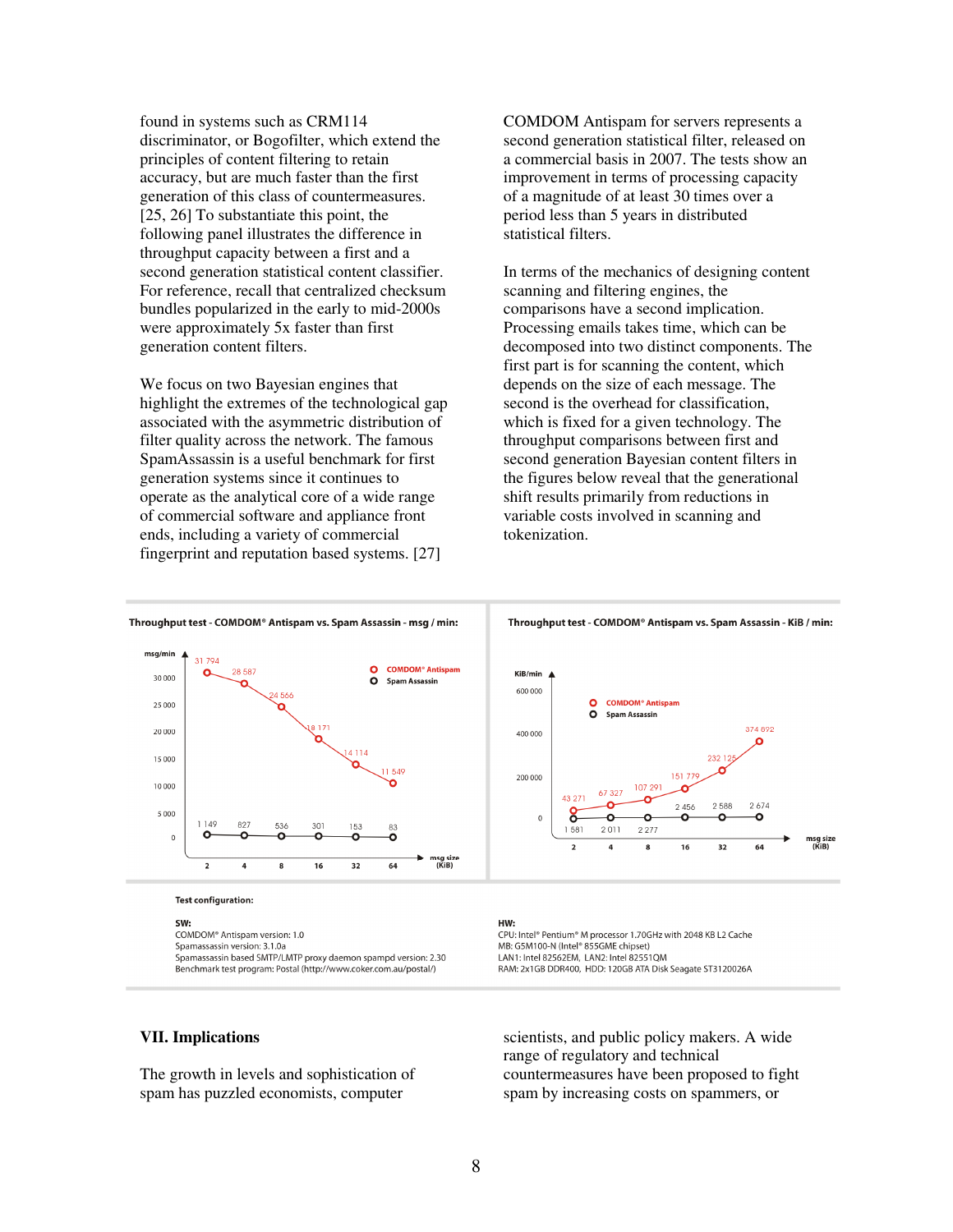through pricing schemes for legitimate emails. Proponents of such mechanisms tend to ignore expected responses by spammers, as well as the value of email as an accessible and reliable channel for communications. Although explicit or implicit pricing schemes may seem as an obvious solution to some economists, implementing such mechanisms induces spammers to use even more costly techniques, and to send out a larger quantity of advertisements. Blacklists, reputation based filters, and checksum/fingerprinting systems invariably hope to fight spam by increasing the costs of mass mailings. This is because they provide centralized administrative structures to veto communications between advertisers and those with a taste for spam. As a result, spammers tend to produce larger volumes of undesirable content in searching for their audience.

Since the mid 2000s, market responses to the technological asymmetries that accentuate the spam problem have materialized in two distinct ways. First, attempts have been made to improve the ability of receivers to authenticate the origins of incoming mail. Second, developers of decentralized and selflearning content filters have improved the capacity of their software to scan and classify messages.

The development of faster and more robust antispam technologies however does not necessarily mean that they will be adopted by a sufficient part of sub-networks. The speed of technological adjustment to self-learning content filters across will arguably condition future levels and patterns of spam. If a substantial proportion of semi-autonomous networks retain inaccurate centralized reputation based or checksum/fingerprint systems to lower infrastructure costs, spammers have corresponding incentives to produce more advertisement in their search for their target audience.

One way of dealing with the problem would be to improve the quality of information about technological tradeoffs facing network administrators. For instance, organizations providing security system certification services could add throughput tests to their usual

assessment of false negatives and positives. [25] More accurate information about features of available filters should help the process of adjustment to more effective mechanisms for mitigating the costs of spam.